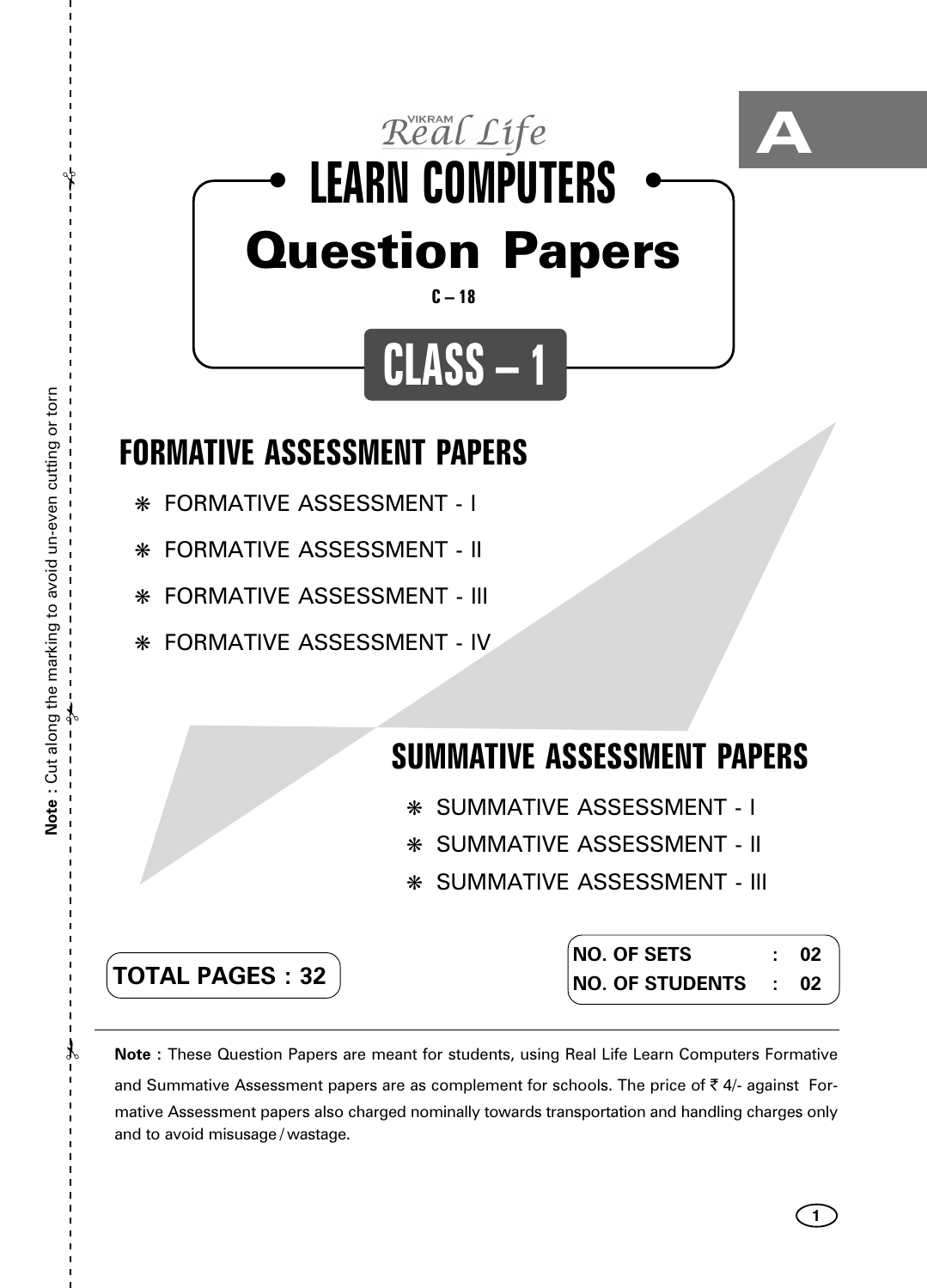| <b>LESSON PLAN</b> |                    |                                  |  |  |  |  |  |  |  |
|--------------------|--------------------|----------------------------------|--|--|--|--|--|--|--|
| <b>CLASS: 1</b>    |                    |                                  |  |  |  |  |  |  |  |
|                    |                    | <b>Real Life Learn Computers</b> |  |  |  |  |  |  |  |
|                    | <b>Months</b>      | <b>Chapters</b>                  |  |  |  |  |  |  |  |
| $FA - I$           | $June - July$      | Chapter: 1                       |  |  |  |  |  |  |  |
| $FA - II$          | August             | Chapter: 2                       |  |  |  |  |  |  |  |
| $SA - I$           | September          | Chapters: 1, 2                   |  |  |  |  |  |  |  |
| $FA - III$         | October - November | Chapter: 3                       |  |  |  |  |  |  |  |
| $SA - II$          | December           | Chapters: 1 - 4                  |  |  |  |  |  |  |  |
| $FA - IV$          | January - February | Chapter: 5                       |  |  |  |  |  |  |  |
|                    | March              | Revision                         |  |  |  |  |  |  |  |
| $SA - III$         | April              | Chapters: 1 - 6                  |  |  |  |  |  |  |  |
|                    |                    |                                  |  |  |  |  |  |  |  |
|                    |                    |                                  |  |  |  |  |  |  |  |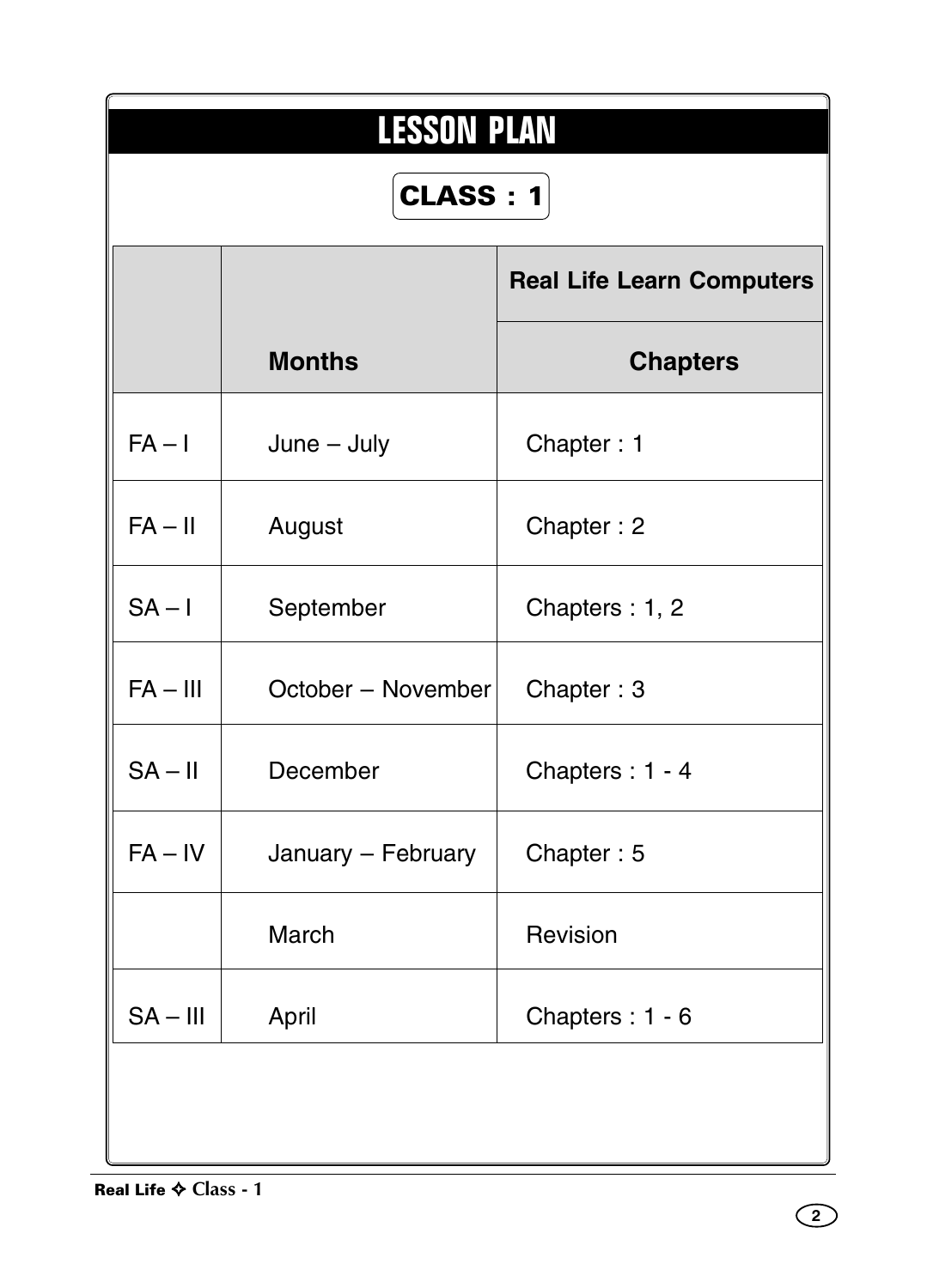|               | $C-18$<br><b>Real Life</b><br><b>Learn Computers</b><br><b>Textbook</b> | <b>FORMATIVE ASSESSMENT - I</b>                                                                      | <b>Class - 1:</b>                |                 |                          |                    |
|---------------|-------------------------------------------------------------------------|------------------------------------------------------------------------------------------------------|----------------------------------|-----------------|--------------------------|--------------------|
|               | Syllabus:<br>(Chapter - 1)                                              |                                                                                                      | <b>REAL LIFE LEARN COMPUTERS</b> |                 | 25                       |                    |
|               | (Pg. No.s: 5-7)                                                         | Time: 1 Hour                                                                                         |                                  | Max. Marks: 25  |                          |                    |
| <b>Name:</b>  |                                                                         | I. Choose the correct word:                                                                          | <b>Class:</b>                    | <b>Section:</b> | <b>Roll No.</b>          |                    |
|               |                                                                         | 1. Which is a wonderful machine?                                                                     |                                  |                 |                          | $(5 \times 1 = 5)$ |
|               | (A) Computer                                                            |                                                                                                      | (B) Calculator                   |                 | I                        |                    |
|               |                                                                         | 2. Which is a part of computer?                                                                      |                                  |                 | L                        |                    |
|               | (A) Camera                                                              |                                                                                                      | (B) Keyboard                     |                 |                          |                    |
|               |                                                                         | 3. A computer runs on                                                                                |                                  |                 | L                        | -1                 |
|               | (A) Monitor                                                             |                                                                                                      | (B) Electricity                  |                 |                          |                    |
|               |                                                                         |                                                                                                      |                                  |                 | L                        | -1                 |
|               | (A) tasks                                                               |                                                                                                      | (B) instructions                 |                 |                          |                    |
| 5.            | This is the input device.                                               |                                                                                                      |                                  |                 |                          |                    |
|               | (A) Monitor                                                             |                                                                                                      | (B) Keyboard                     |                 |                          |                    |
|               | II. Fill in the blanks:                                                 |                                                                                                      |                                  |                 |                          | $(5 \times 1 = 5)$ |
|               |                                                                         |                                                                                                      |                                  |                 |                          |                    |
| $\mathcal{P}$ |                                                                         |                                                                                                      |                                  |                 |                          |                    |
|               |                                                                         |                                                                                                      |                                  |                 |                          |                    |
|               |                                                                         |                                                                                                      |                                  |                 |                          |                    |
|               |                                                                         |                                                                                                      |                                  |                 |                          |                    |
|               |                                                                         | III. Put a $\lceil \checkmark \rceil$ for correct one and $\lceil \checkmark \rceil$ for wrong one : |                                  |                 |                          | $(5 \times 1 = 5)$ |
|               |                                                                         | 1. Computer consists of 3 parts.                                                                     |                                  |                 |                          |                    |
|               |                                                                         | 2. Computer cannot do number of tasks.                                                               |                                  |                 |                          |                    |
|               |                                                                         | 3. Computer can work without using electricity.                                                      |                                  |                 |                          |                    |
| 4.            |                                                                         | Computer need instructions.                                                                          |                                  |                 |                          |                    |
|               |                                                                         | 5. Main part of computer is Monitor.                                                                 |                                  |                 |                          |                    |
|               | Real Life ♦ Class - 1                                                   |                                                                                                      | 1                                |                 | Learn Computers : FA - I | 3                  |

 $\mathbf{I}$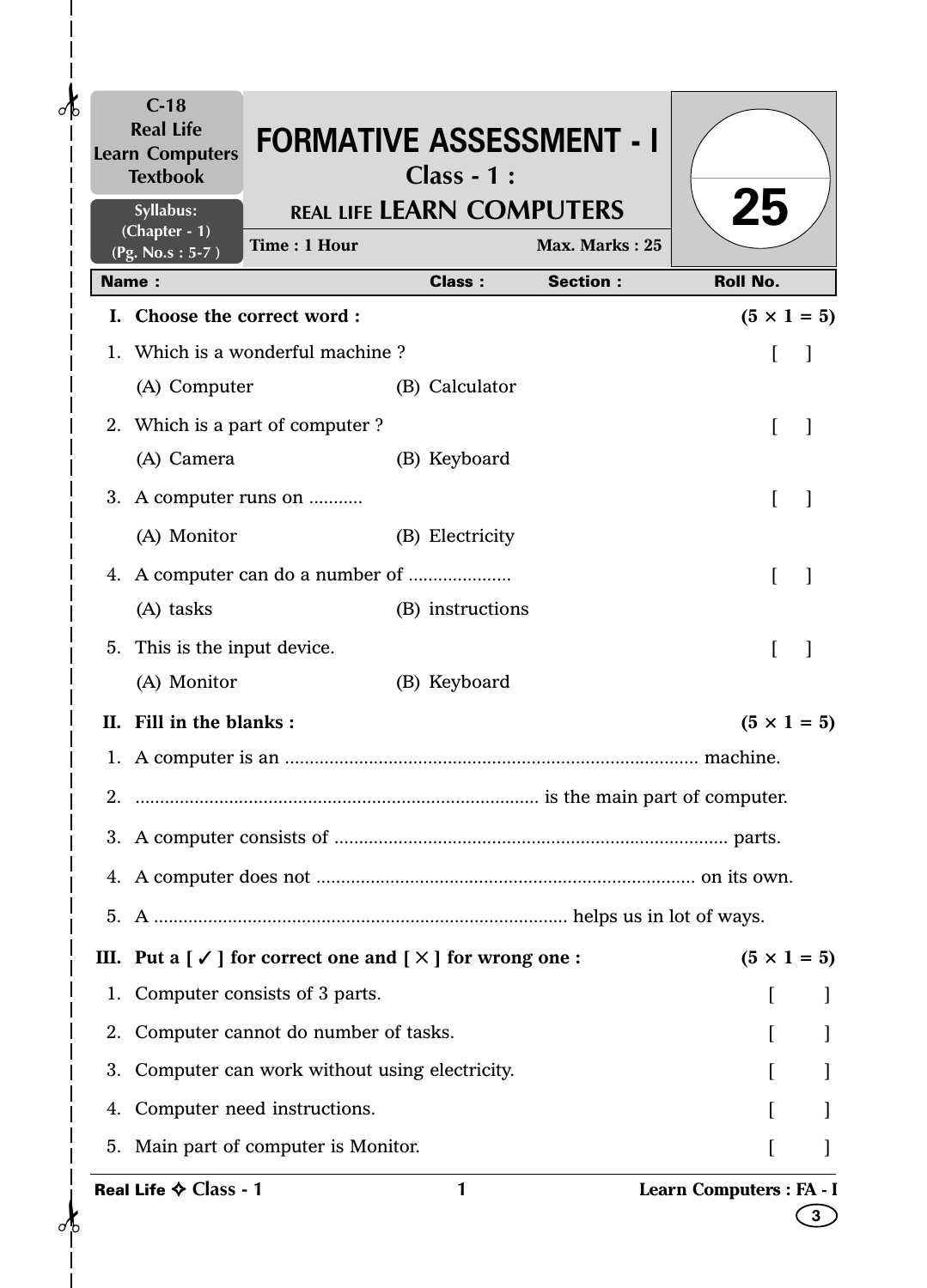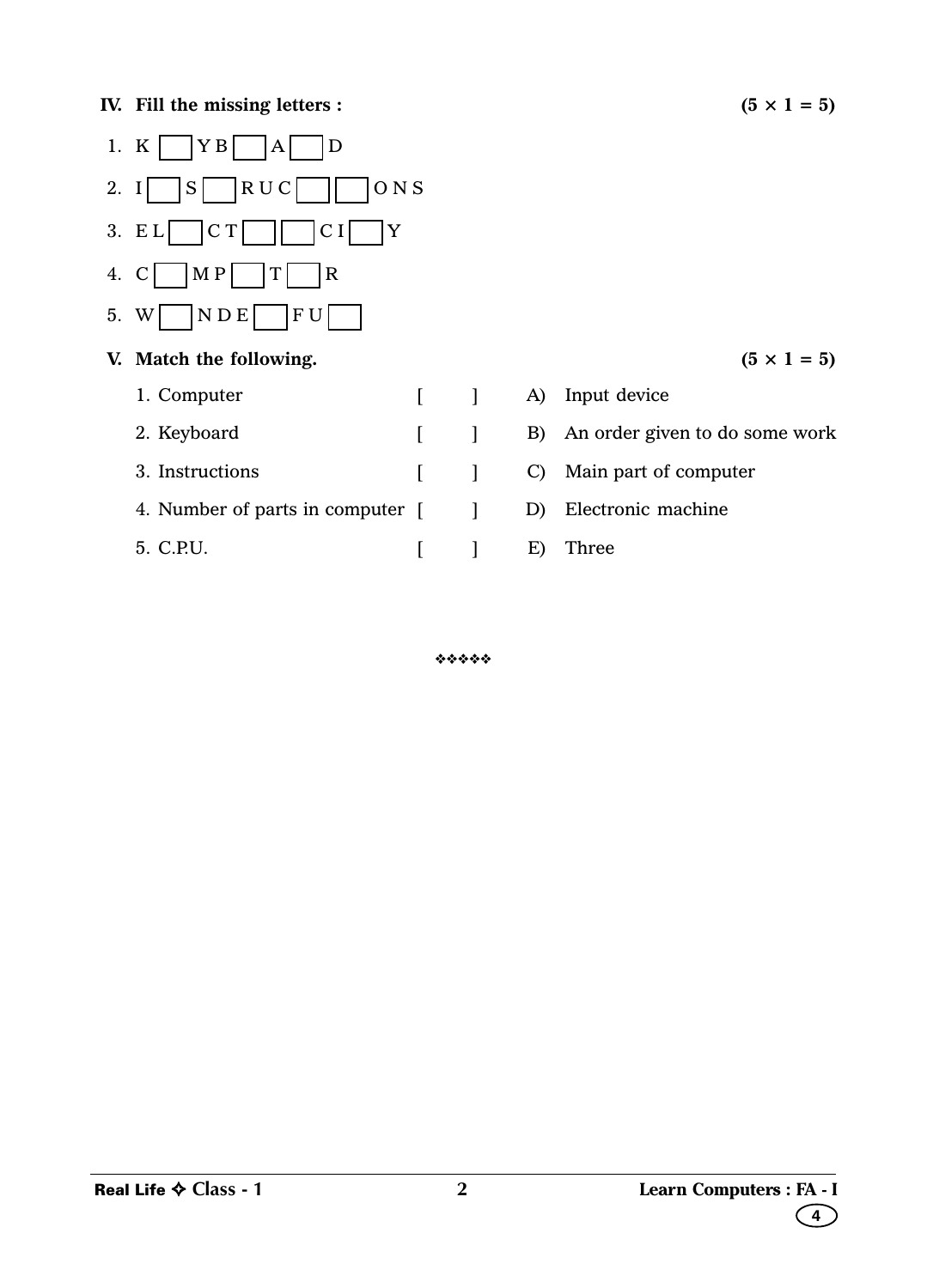| $C-18$<br><b>Real Life</b><br><b>FORMATIVE ASSESSMENT - II</b><br><b>Learn Computers</b><br><b>Textbook</b> |                                  | $Class - 1:$                          |               |                 |                                |
|-------------------------------------------------------------------------------------------------------------|----------------------------------|---------------------------------------|---------------|-----------------|--------------------------------|
| Syllabus:<br>$(Chapter - 2)$<br>Time: 1 Hour<br>$(Pg. No.s: 8-10)$                                          | <b>REAL LIFE LEARN COMPUTERS</b> |                                       |               | Max. Marks: 25  | 25                             |
| <b>Name:</b>                                                                                                |                                  | <b>Class:</b>                         |               | <b>Section:</b> | <b>Roll No.</b>                |
| I. Fill in the blanks:                                                                                      |                                  |                                       |               |                 | $(5 \times 1 = 5)$             |
| 1. The machines which work on electricity are called  machines.                                             |                                  |                                       |               |                 |                                |
| 2. We can save  by using machines.                                                                          |                                  |                                       |               |                 |                                |
|                                                                                                             |                                  |                                       |               |                 |                                |
| 4.                                                                                                          |                                  |                                       |               |                 |                                |
|                                                                                                             |                                  |                                       |               |                 |                                |
| II. Match the following :                                                                                   |                                  |                                       |               |                 | $(5 \times 1 = 5)$             |
| 1. Can think on its own                                                                                     | $\lceil$                         | $\sim$ 1                              | A)            |                 |                                |
| 2. Electronic Machine                                                                                       | $\sqrt{ }$                       | 1                                     | B)            |                 |                                |
| 3. Wonderful Machine                                                                                        |                                  | $\begin{bmatrix} 1 & 1 \end{bmatrix}$ | $\mathcal{C}$ |                 |                                |
| 4. Gives air                                                                                                |                                  | $[$ $]$                               | D)            |                 |                                |
| 5. Washes clothes                                                                                           | $\overline{[}$                   | $\blacksquare$                        | E)            |                 |                                |
| Real Life ♦ Class - 1                                                                                       |                                  | 1                                     |               |                 | Learn Computers : FA - II<br>5 |

 $\vert$  $\begin{array}{c} \rule{0pt}{2ex} \rule{0pt}{2ex} \rule{0pt}{2ex} \rule{0pt}{2ex} \rule{0pt}{2ex} \rule{0pt}{2ex} \rule{0pt}{2ex} \rule{0pt}{2ex} \rule{0pt}{2ex} \rule{0pt}{2ex} \rule{0pt}{2ex} \rule{0pt}{2ex} \rule{0pt}{2ex} \rule{0pt}{2ex} \rule{0pt}{2ex} \rule{0pt}{2ex} \rule{0pt}{2ex} \rule{0pt}{2ex} \rule{0pt}{2ex} \rule{0pt}{2ex} \rule{0pt}{2ex} \rule{0pt}{2ex} \rule{0pt}{2ex} \rule{0pt}{$  $\begin{array}{c} \end{array}$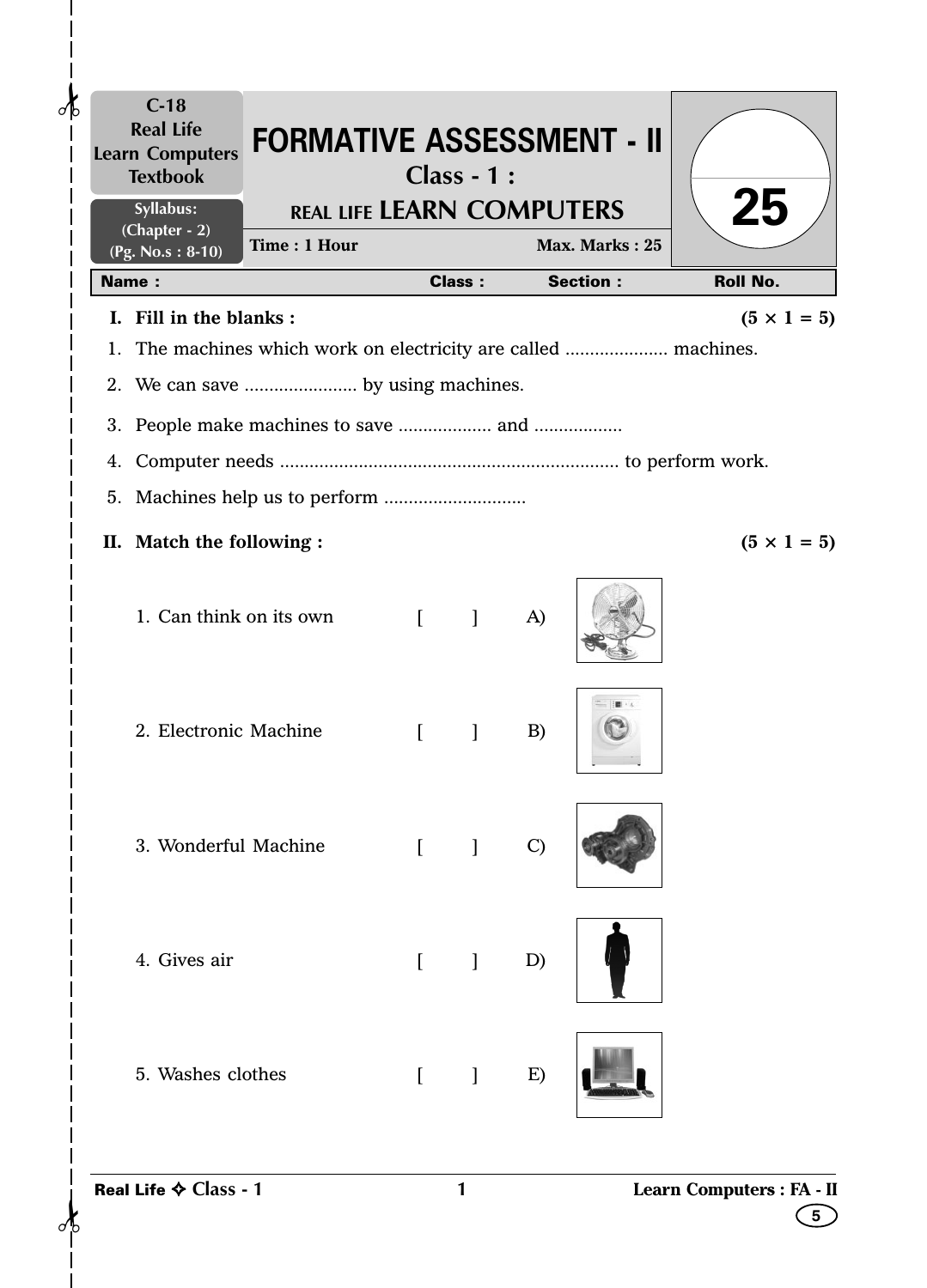|    | CH<br>N <sub>E</sub><br>1. $M$                                               |                    |
|----|------------------------------------------------------------------------------|--------------------|
| 2. | S<br>E<br>L                                                                  |                    |
| 3. | R F<br>$\overline{R}$ M<br>$\mathbf{P}$                                      |                    |
| 4. | Y<br>Q<br>A                                                                  |                    |
| 5. | E C<br>R <sub>O</sub><br>E<br>$\mathsf{C}$                                   |                    |
|    | IV. Put a $[\checkmark]$ for correct one and $[\checktimes]$ for wrong one : | $(5 \times 1 = 5)$ |
|    | 1. Computer works very slowly than man.                                      |                    |
|    | 2. Computer also need instructions to perform work.                          |                    |
|    | 3. A computer can think on its own.                                          |                    |
|    | 4. Machines help us to do our work faster.                                   |                    |
|    | 5. Computer works accurately.                                                | 1                  |
|    | V. Name some machines that help you at home.                                 | $(5 \times 1 = 5)$ |
| 1. |                                                                              |                    |
|    |                                                                              |                    |
|    |                                                                              |                    |
| 4. |                                                                              |                    |
| 5. |                                                                              |                    |

❖❖❖❖❖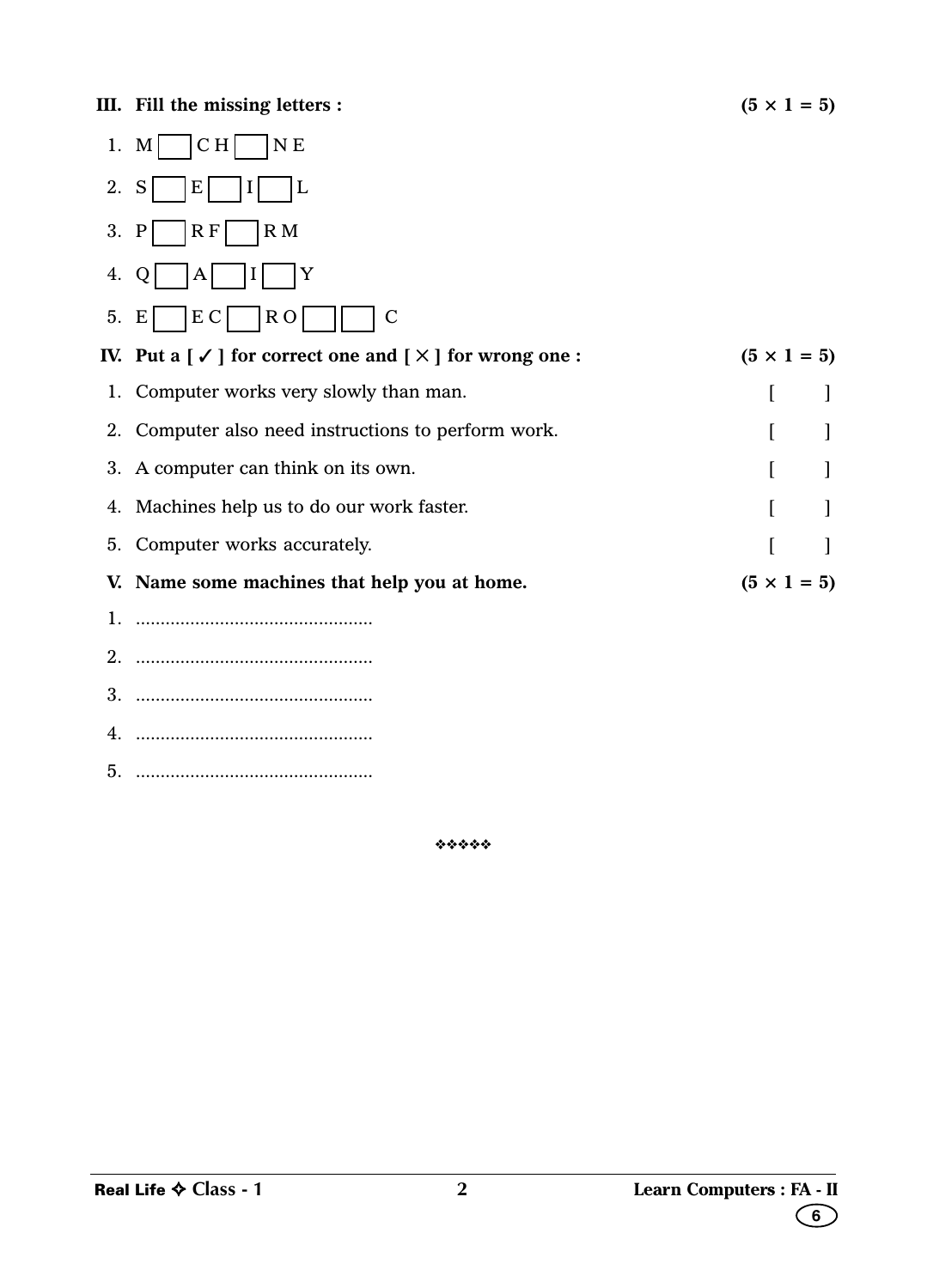| $C-18$<br><b>Real Life</b><br><b>Learn Computers</b><br><b>Textbook</b> | <b>FORMATIVE ASSESSMENT - III</b>                                                                  |                  | <b>Class - 1:</b> |               |                                   |                               |  |
|-------------------------------------------------------------------------|----------------------------------------------------------------------------------------------------|------------------|-------------------|---------------|-----------------------------------|-------------------------------|--|
| Syllabus:<br>(Chapter - 3)                                              | <b>REAL LIFE LEARN COMPUTERS</b>                                                                   |                  |                   |               |                                   | 25                            |  |
| (Pg. No.s: 11-13)<br><b>Name:</b>                                       | Time: 1 Hour                                                                                       |                  | <b>Class:</b>     |               | Max. Marks: 25<br><b>Section:</b> | <b>Roll No.</b>               |  |
|                                                                         | I. Choose the correct word:                                                                        |                  |                   |               |                                   | $(2 \times 2 = 4)$            |  |
|                                                                         | 1.  is known as the brain of the computer.                                                         |                  |                   |               |                                   | ſ                             |  |
| $(A)$ C.P.U.                                                            |                                                                                                    |                  | (B) Keyboard      |               |                                   |                               |  |
|                                                                         | 2.  helps us to give instructions to the computer.                                                 |                  |                   |               |                                   | L                             |  |
| (A) Monitor                                                             |                                                                                                    |                  | (B) Mouse         |               |                                   |                               |  |
|                                                                         | II. Write the names of the parts of the computer.                                                  |                  |                   |               |                                   | $(3 \times 1 = 3)$            |  |
|                                                                         |                                                                                                    |                  |                   |               |                                   |                               |  |
|                                                                         |                                                                                                    |                  |                   |               |                                   |                               |  |
|                                                                         |                                                                                                    |                  |                   |               |                                   |                               |  |
|                                                                         | III. Put a $\lceil \sqrt{\ } \rceil$ for correct one and $\lceil \sqrt{\ } \rceil$ for wrong one : |                  |                   |               |                                   | $(4 \times 1 = 4)$            |  |
|                                                                         | 1. C.P.U. is the brain of a computer.                                                              |                  |                   |               |                                   |                               |  |
|                                                                         | 2. Keyboard looks like television.                                                                 |                  |                   |               |                                   |                               |  |
|                                                                         | 3. Keyboard consists of 90 keys.                                                                   |                  |                   |               |                                   |                               |  |
|                                                                         | 4. Keyboard and C.P.U. are connected to computer.                                                  |                  |                   |               |                                   |                               |  |
| IV. Match the following.                                                |                                                                                                    |                  |                   |               |                                   | $(4 \times 1 = 4)$            |  |
| 1. KEYBOARD                                                             |                                                                                                    | $\Gamma$         | $\mathbf{I}$      | A)            | Give instructions.                |                               |  |
| 2. C.P.U.                                                               |                                                                                                    | $\left[ \right]$ | $\mathbf{I}$      | B)            | Type information.                 |                               |  |
| 3. MOUSE                                                                |                                                                                                    |                  |                   | $\mathcal{C}$ |                                   | All information is displayed. |  |
| 4. MONITOR                                                              |                                                                                                    | $\Gamma$         | 1                 | D)            | Central Processing Unit.          |                               |  |
| Real Life ♦ Class - 1                                                   |                                                                                                    |                  | 1                 |               |                                   | Learn Computers : FA - III    |  |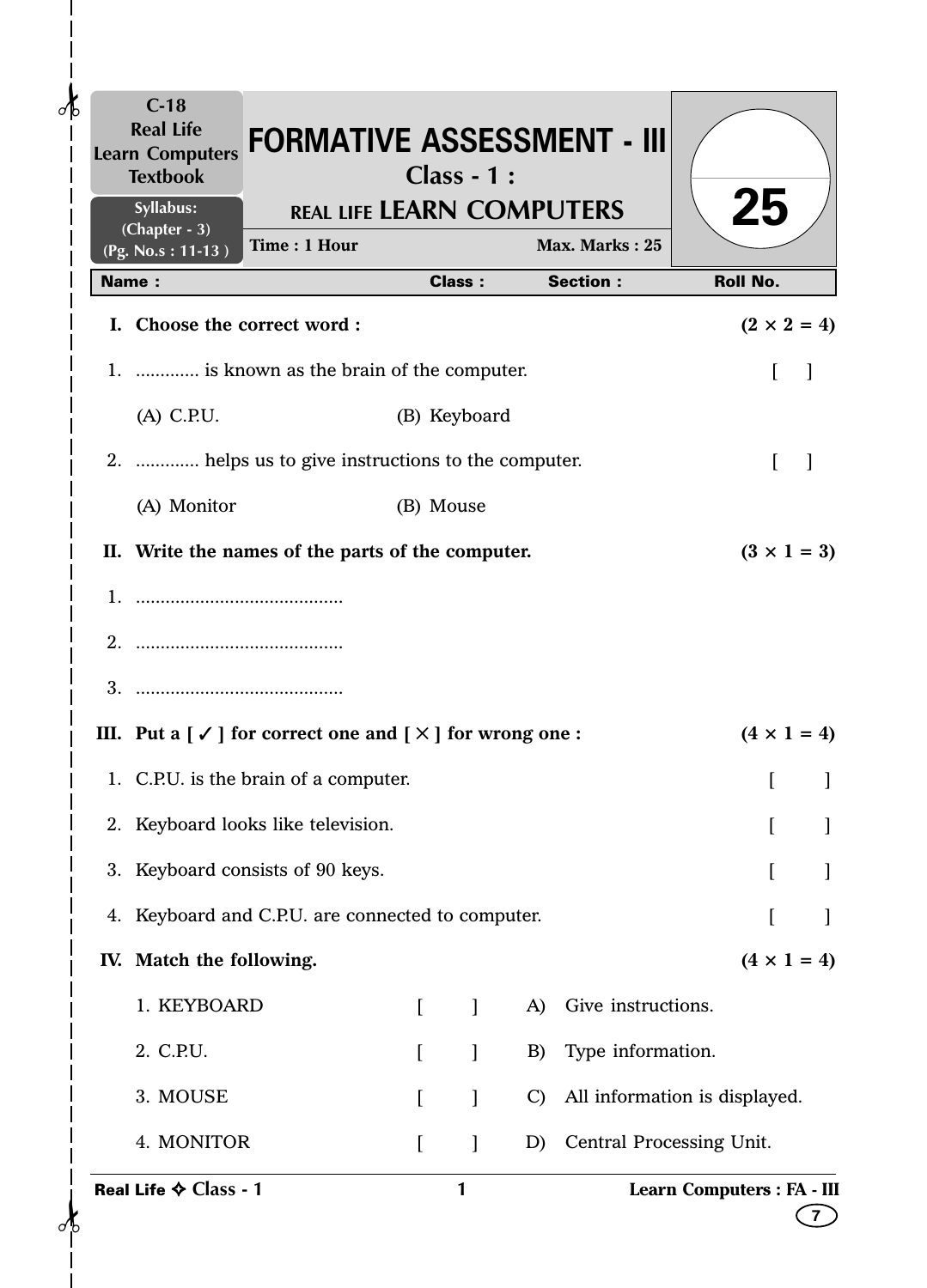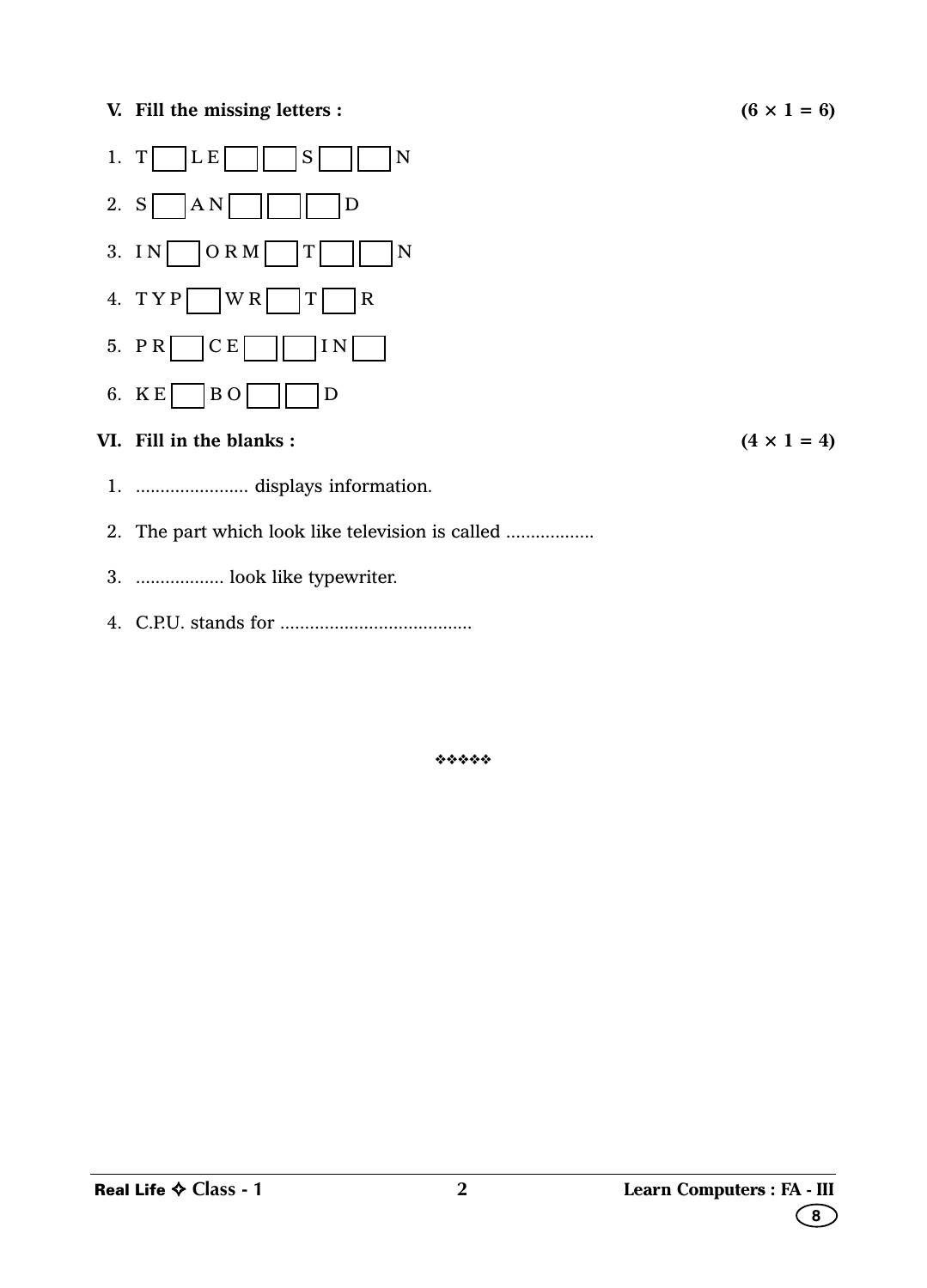

Real Life ✧ **Class - 1**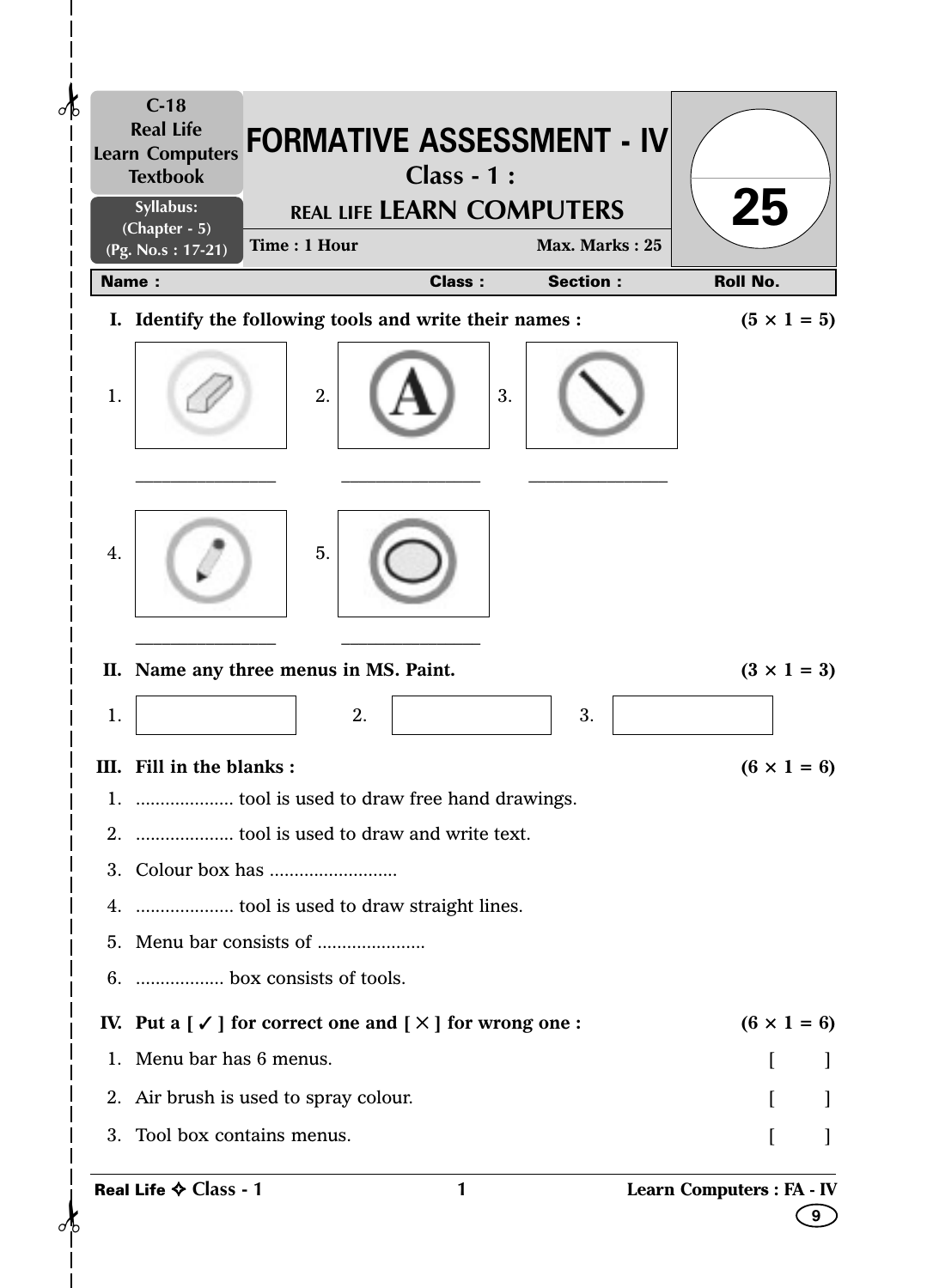| V. Match the following :                    | $(5 \times 1 = 5)$                    |  |
|---------------------------------------------|---------------------------------------|--|
| 6. Eraser is used to rub unwanted drawings. | $\mathbf{I}$ and $\mathbf{I}$         |  |
| 5. Pencil is used to draw lines.            | $\begin{bmatrix} 1 & 1 \end{bmatrix}$ |  |
| 4. Ellipse is used to draw rectangles.      | $\begin{bmatrix} 1 & 1 \end{bmatrix}$ |  |

| 1. Line      |                |                               |                     |
|--------------|----------------|-------------------------------|---------------------|
| 2. Brush     |                | $[$ $]$ $B)$                  |                     |
| 3. Curve     |                | $[$ $]$ $C)$                  | ×                   |
| 4. Rectangle |                | $[ \qquad \qquad ] \qquad D)$ |                     |
| 5. Eraser    | $\overline{[}$ |                               | $\left  \right $ E) |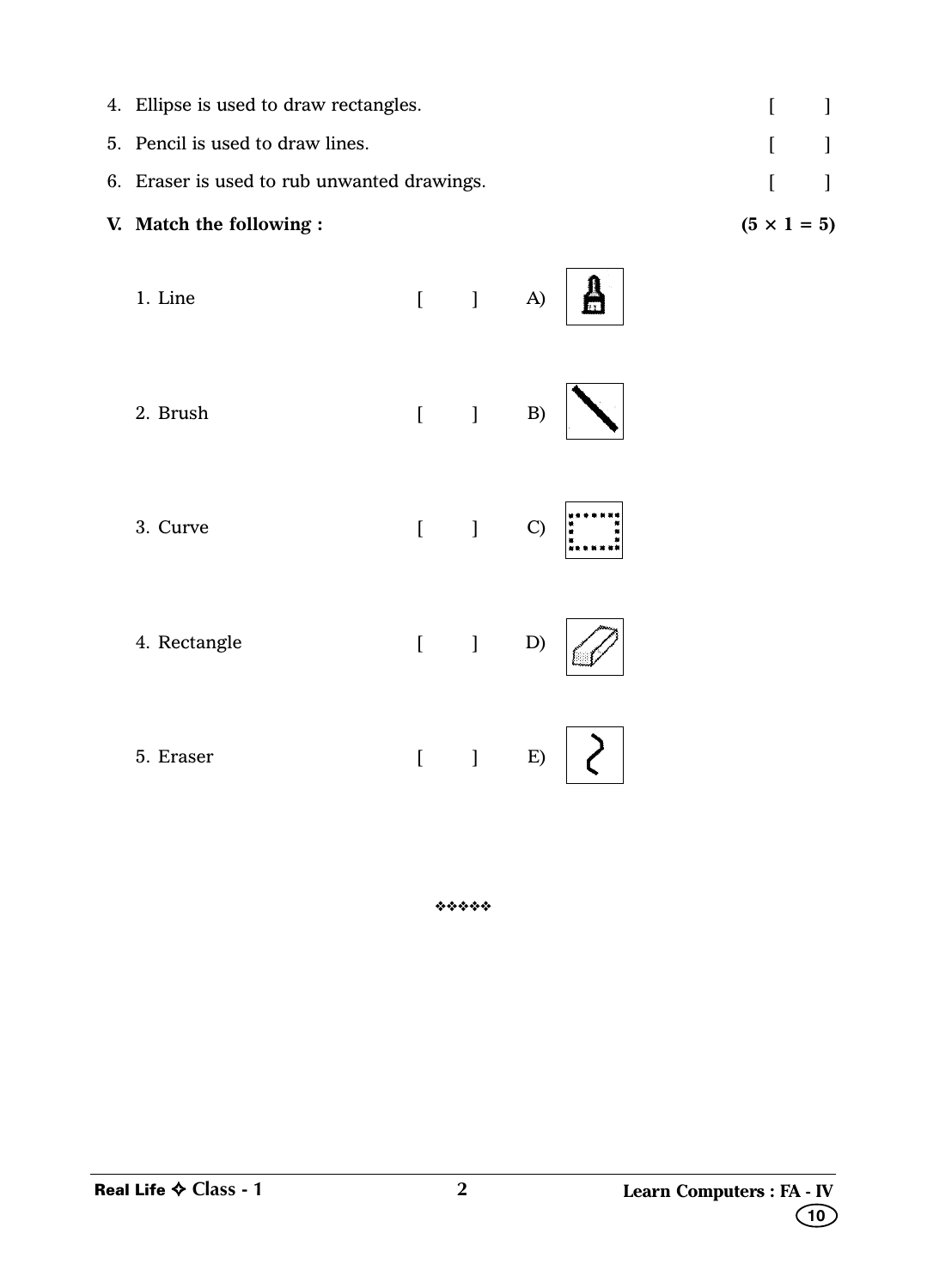| $\partial \mathbf{b}$ | $C-18$<br><b>Real Life</b><br><b>Learn Computers</b><br><b>Textbook</b> | <b>SUMMATIVE ASSESSMENT - I</b>                                                                    | $Class - 1:$  |                 |                                |
|-----------------------|-------------------------------------------------------------------------|----------------------------------------------------------------------------------------------------|---------------|-----------------|--------------------------------|
|                       | Syllabus:<br>$(1 & 2$ Chapters)                                         | <b>REAL LIFE LEARN COMPUTERS</b><br>Time: 21/2 Hours                                               |               | Max. Marks: 50  | 50                             |
|                       | (Pg. No.s: 5-10)<br><b>Name:</b>                                        |                                                                                                    | <b>Class:</b> | <b>Section:</b> | <b>Roll No.</b>                |
|                       |                                                                         | I. Answer the following questions.                                                                 |               |                 | $(5 \times 3 = 15)$            |
|                       |                                                                         | 1. How many parts does the computer consists of ?                                                  |               |                 |                                |
|                       |                                                                         | 2. Why is computer a special and wonderful machine?                                                |               |                 |                                |
|                       |                                                                         | 3. What is meant by "Quality"?                                                                     |               |                 |                                |
| 4.                    |                                                                         | Name some machines that help you at home.                                                          |               |                 |                                |
|                       |                                                                         | 5. What is the main part of the computer?                                                          |               |                 |                                |
| П.                    | Fill in the blanks:                                                     |                                                                                                    |               |                 | $(5 \times 1 = 5)$             |
|                       |                                                                         |                                                                                                    |               |                 |                                |
|                       |                                                                         | 2. People make machines to save  and                                                               |               |                 |                                |
|                       |                                                                         | 3. Computer needs  to perform work.                                                                |               |                 |                                |
|                       |                                                                         | 4. The machines which work on electricity are called  machines.                                    |               |                 |                                |
|                       |                                                                         | 5.  is a wonderful machine.                                                                        |               |                 |                                |
|                       |                                                                         | III. Put a $\lceil \sqrt{\ } \rceil$ for correct one and $\lceil \sqrt{\ } \rceil$ for wrong one : |               |                 | $(5 \times 1 = 5)$             |
|                       |                                                                         | 1. Main part of the computer is monitor.                                                           |               |                 |                                |
|                       |                                                                         | 2. A computer can think on its own.                                                                |               |                 |                                |
|                       |                                                                         | 3. Computer can work without using electricity.                                                    |               |                 |                                |
| 4.                    |                                                                         | Computer consists of 3 parts.                                                                      |               |                 |                                |
|                       |                                                                         | 5. Computer works accurately.                                                                      |               |                 |                                |
|                       | IV. Write the missing letters.                                          |                                                                                                    |               |                 | $(5 \times 2 = 10)$            |
|                       | 1. $I_S_RUC_{--}$ ONS                                                   |                                                                                                    |               |                 |                                |
|                       | 2. $C_MPP_T_R$                                                          |                                                                                                    |               |                 |                                |
|                       | 3. $T_S_S$                                                              |                                                                                                    |               |                 |                                |
|                       | 4. $A_{--}$ URA $E L_{-}$                                               |                                                                                                    |               |                 |                                |
|                       | 5. $W_NDE_FU_$                                                          |                                                                                                    |               |                 |                                |
|                       | Real Life ♦ Class - 1                                                   |                                                                                                    | 1             |                 | Learn Computers : SA - I<br>11 |

 $\frac{1}{\sqrt{2}}$ 

 $\mathbf I$  $\overline{\phantom{a}}$  $\mathsf{l}$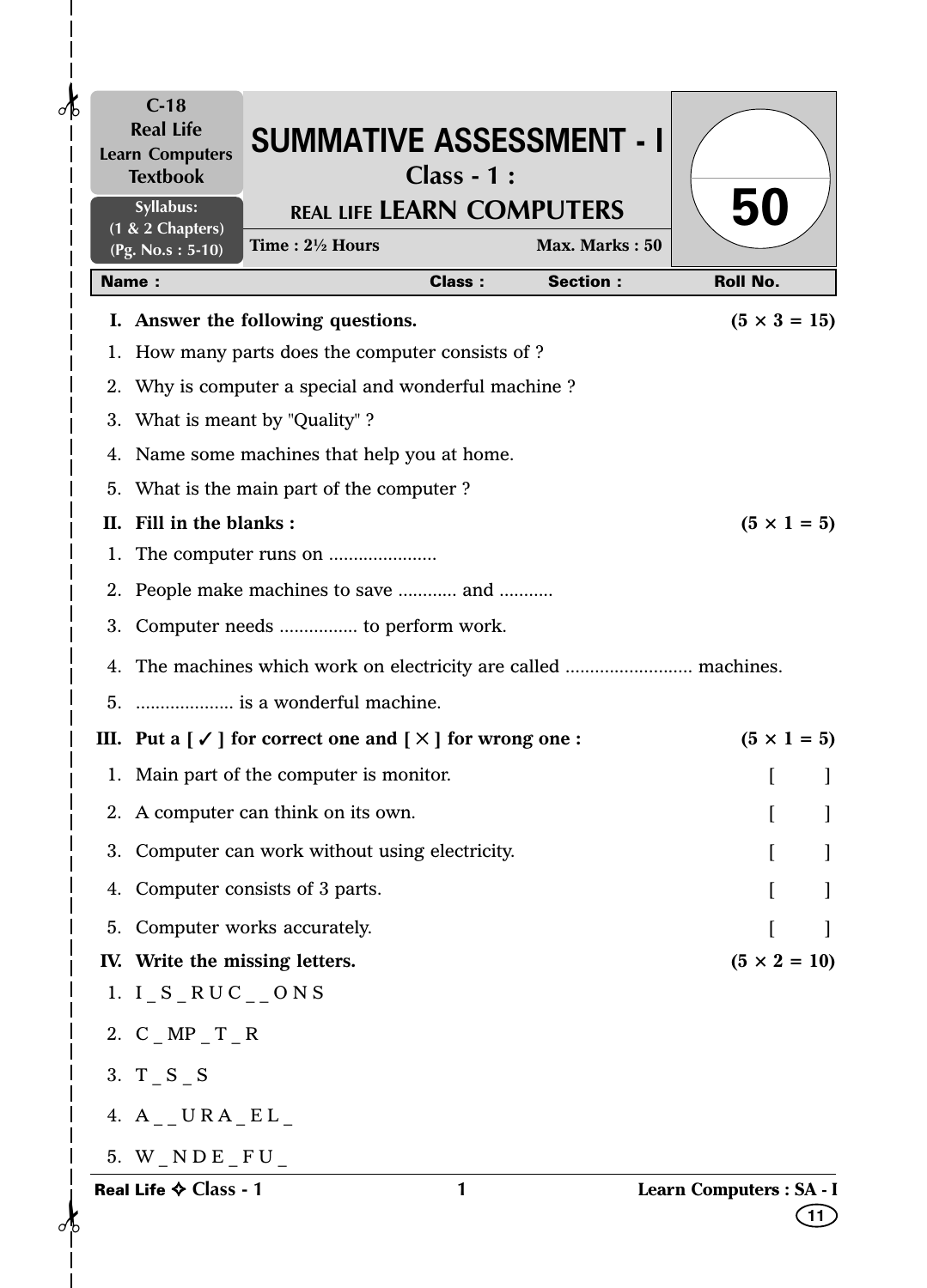## **V.** Match the following :  $(5 \times 2 = 10)$

1. Wonderful Machine [ ] A) 2. Washes clothes [ ] B) 3. Electronic Machine [ ] C) 4. Can think on its own [ ] D) 5. Gives air [ ] E) 

**VI.** Choose the correct answer.  $(5 \times 1 = 5)$ 1. We find computers at  $\begin{bmatrix} 1 \end{bmatrix}$ A) Hospitals & schools B) Offices & shops C) Both A & B 2. Computer works [ ] A) Accurately B) Approximately C) Nothing 3. This is a part of computer. A) Monitor B) Keyboard C) Both A & B 4. Computer can also used to play games, listen to ........ and watch ........... [ ] A) Movies B) Music C) Both A & B 5. Keyboard is a [ ] A) Output device B) Input device C) None of these ❖❖❖❖❖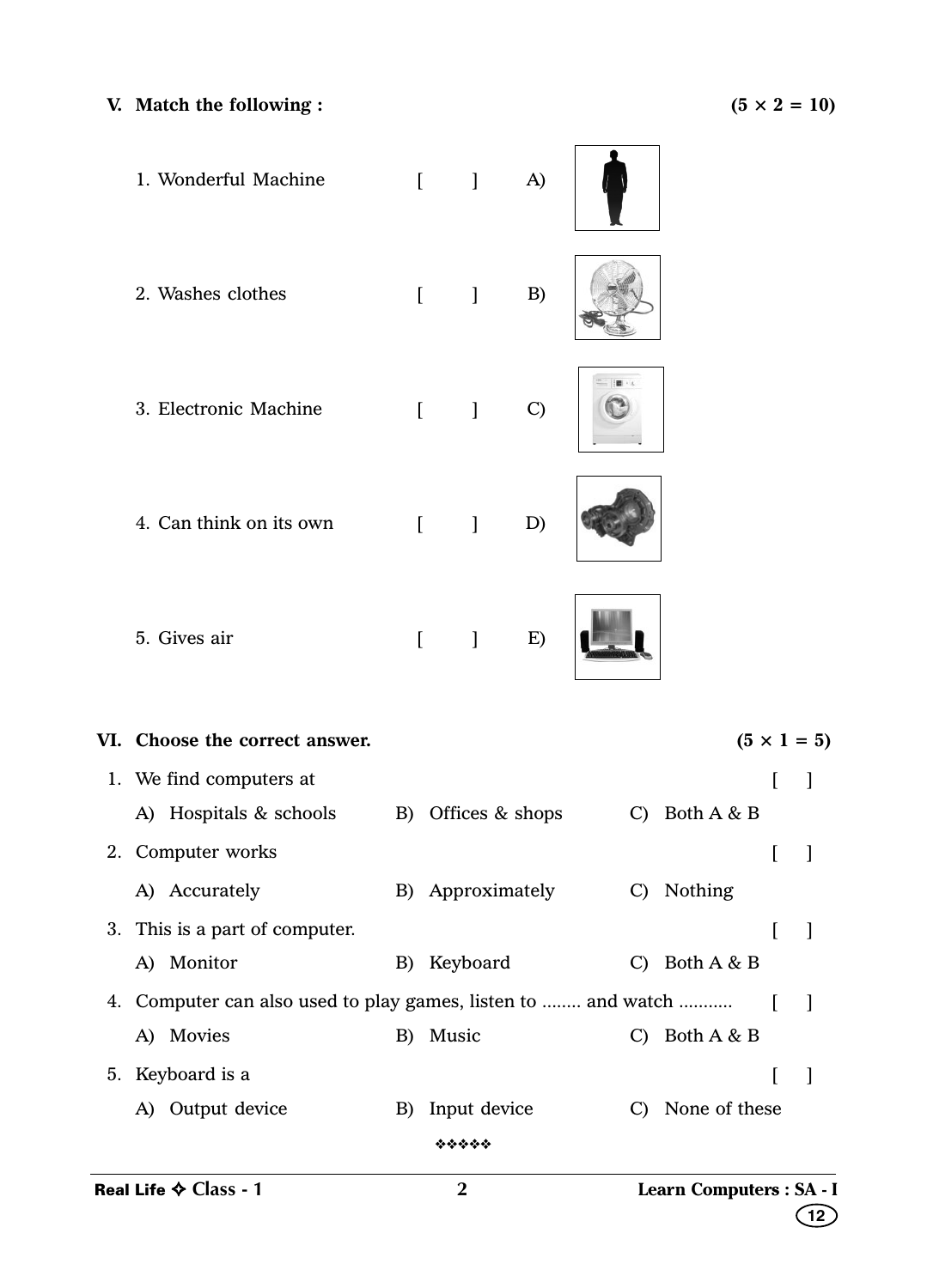| $C-18$<br>$\partial \mathbf{b}$<br><b>Textbook</b> | Learn Computers SUMMATIVE ASSESSMENT - II                                                       | $Class - 1:$  |                 |                                 |
|----------------------------------------------------|-------------------------------------------------------------------------------------------------|---------------|-----------------|---------------------------------|
| Syllabus:<br>(1 - 4 Chapters)                      | <b>REAL LIFE LEARN COMPUTERS</b>                                                                |               |                 | 50                              |
| (Pg. No.s: 5-16)                                   | Time: 21/2 Hours                                                                                |               | Max. Marks: 50  |                                 |
| <b>Name:</b>                                       |                                                                                                 | <b>Class:</b> | <b>Section:</b> | <b>Roll No.</b>                 |
|                                                    | I. Answer the following questions.                                                              |               |                 | $(5 \times 3 = 15)$             |
|                                                    | 1. What is the use of computers in the field of transports?                                     |               |                 |                                 |
| 2.                                                 | Which part looks like a typewriter?                                                             |               |                 |                                 |
| 3.                                                 | Write any three uses of a computer.                                                             |               |                 |                                 |
| 4.                                                 | Which part refers to a small animal of the computer?                                            |               |                 |                                 |
| 5.                                                 | Which part is known as "Brain of the computer"?                                                 |               |                 |                                 |
| Fill in the blanks:<br>П.                          |                                                                                                 |               |                 | $(5 \times 1 = 5)$              |
|                                                    |                                                                                                 |               |                 |                                 |
|                                                    | 2. Keyboard consists of  keys.                                                                  |               |                 |                                 |
|                                                    | 3. A computer is an  machine.                                                                   |               |                 |                                 |
| 4.                                                 |                                                                                                 |               |                 |                                 |
| 5.                                                 | In schools, computers are used to  records of all the students.                                 |               |                 |                                 |
| Ш.                                                 | Put a $\lceil \checkmark \rceil$ for correct one and $\lceil \checkmark \rceil$ for wrong one : |               |                 | $(5 \times 1 = 5)$              |
| 1.                                                 | Keyboard and C.P.U. are connected to Monitor.                                                   |               |                 |                                 |
|                                                    | 2. Computer need instructions.                                                                  |               |                 |                                 |
|                                                    | 3. We cannot see movies or play games in computer.                                              |               |                 |                                 |
| 4.                                                 | Computers are not useful to us.                                                                 |               |                 |                                 |
|                                                    | 5. Computers are used for different purposes.                                                   |               |                 |                                 |
| IV. Write the missing letters.                     |                                                                                                 |               |                 | $(5 \times 2 = 10)$             |
| 1. $CAL_{--}LA_{--}ON$                             |                                                                                                 |               |                 |                                 |
| 2. $T_L E_{--} S_{--} N$                           |                                                                                                 |               |                 |                                 |
| 3. $P_C T_R E$                                     |                                                                                                 |               |                 |                                 |
| 4. $R_C_R$                                         |                                                                                                 |               |                 |                                 |
| 5. S GN LS                                         |                                                                                                 |               |                 |                                 |
| Real Life $\diamond$ Class - 1                     |                                                                                                 | 1             |                 | Learn Computers : SA - II<br>13 |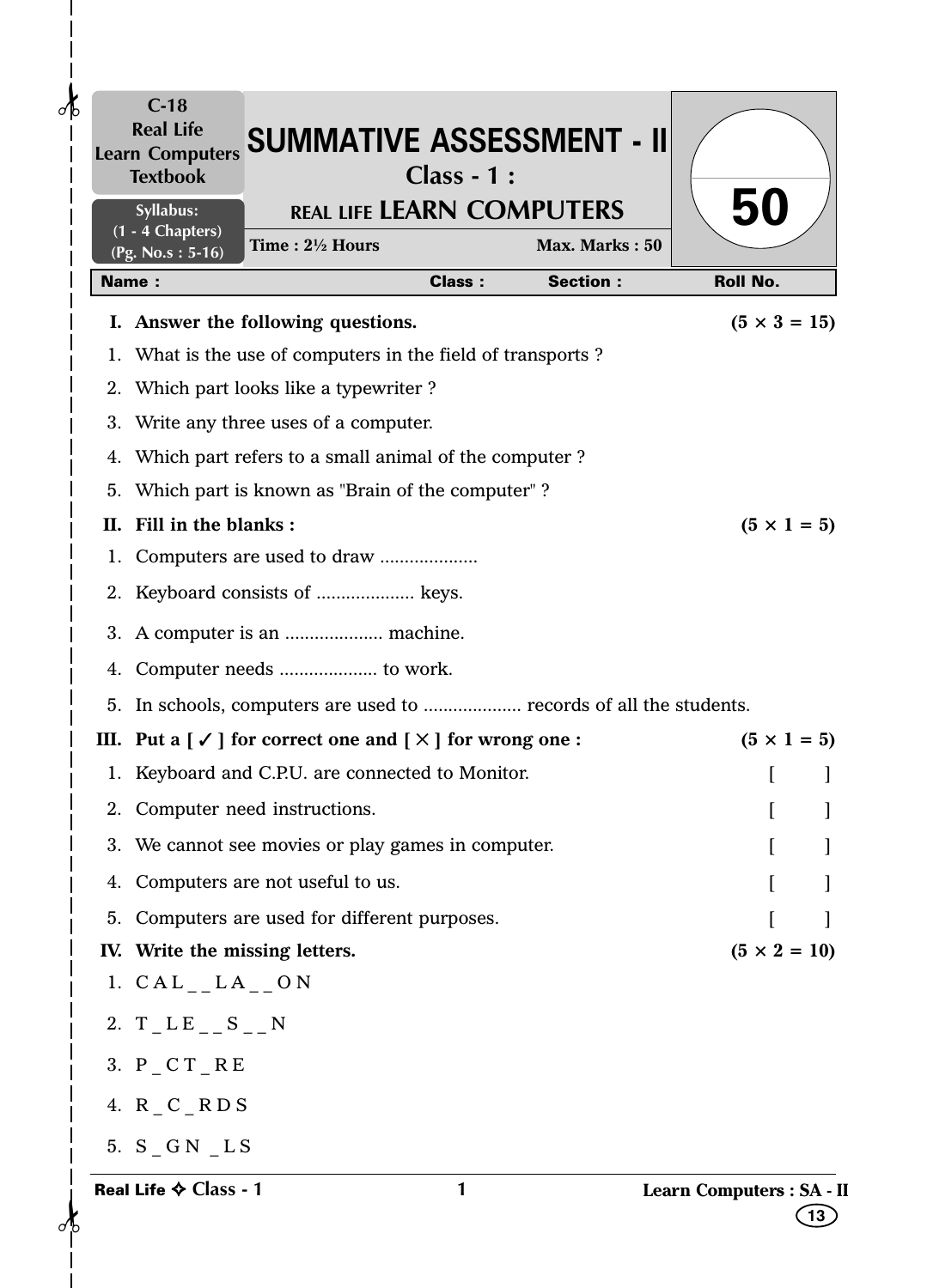| Match the following.           |          |        |                   |                     |                                                                           |             | $(5 \times 2 = 10)$                                     |
|--------------------------------|----------|--------|-------------------|---------------------|---------------------------------------------------------------------------|-------------|---------------------------------------------------------|
| 1. Monitor                     | $\Gamma$ | ]      | A)                | teaches students    |                                                                           |             |                                                         |
| 2. Schools                     | I        | 1      | B)                | very fast           |                                                                           |             |                                                         |
| 3. Hospitals                   |          | 1      | $\mathcal{C}$     |                     | instructions to the computer                                              |             |                                                         |
| 4. Mouse                       | L        | 1      | D)                | records of patients |                                                                           |             |                                                         |
| 5. Computer works              |          | L<br>1 | E)                | screen              |                                                                           |             |                                                         |
| VI. Choose the correct answer. |          |        |                   |                     |                                                                           |             |                                                         |
|                                |          |        |                   |                     |                                                                           |             |                                                         |
| A) Monitor                     |          |        |                   | C)                  | Keyboard                                                                  |             |                                                         |
| 2. Computer makes the process  |          |        |                   |                     |                                                                           | I           |                                                         |
| A) Easy                        | B)       | Hard   |                   |                     |                                                                           |             |                                                         |
|                                |          |        |                   |                     |                                                                           |             |                                                         |
| A) 3                           |          |        |                   | $\mathcal{C}$       |                                                                           |             |                                                         |
| Machines need some             |          |        |                   |                     |                                                                           | ſ           |                                                         |
| A) Instructions                | B)       | Money  |                   | $\mathcal{C}$       |                                                                           |             |                                                         |
| Computers are used to          |          |        |                   |                     |                                                                           |             |                                                         |
| A) Do calculations             | B)       |        |                   | $\mathcal{C}$       |                                                                           |             |                                                         |
|                                |          |        | B) C.P.U.<br>B) 4 |                     | 1. Which part helps us to give information to computer?<br>Washes clothes | - 5<br>Food | $(5 \times 1 = 5)$<br>C) None of these<br>Packing books |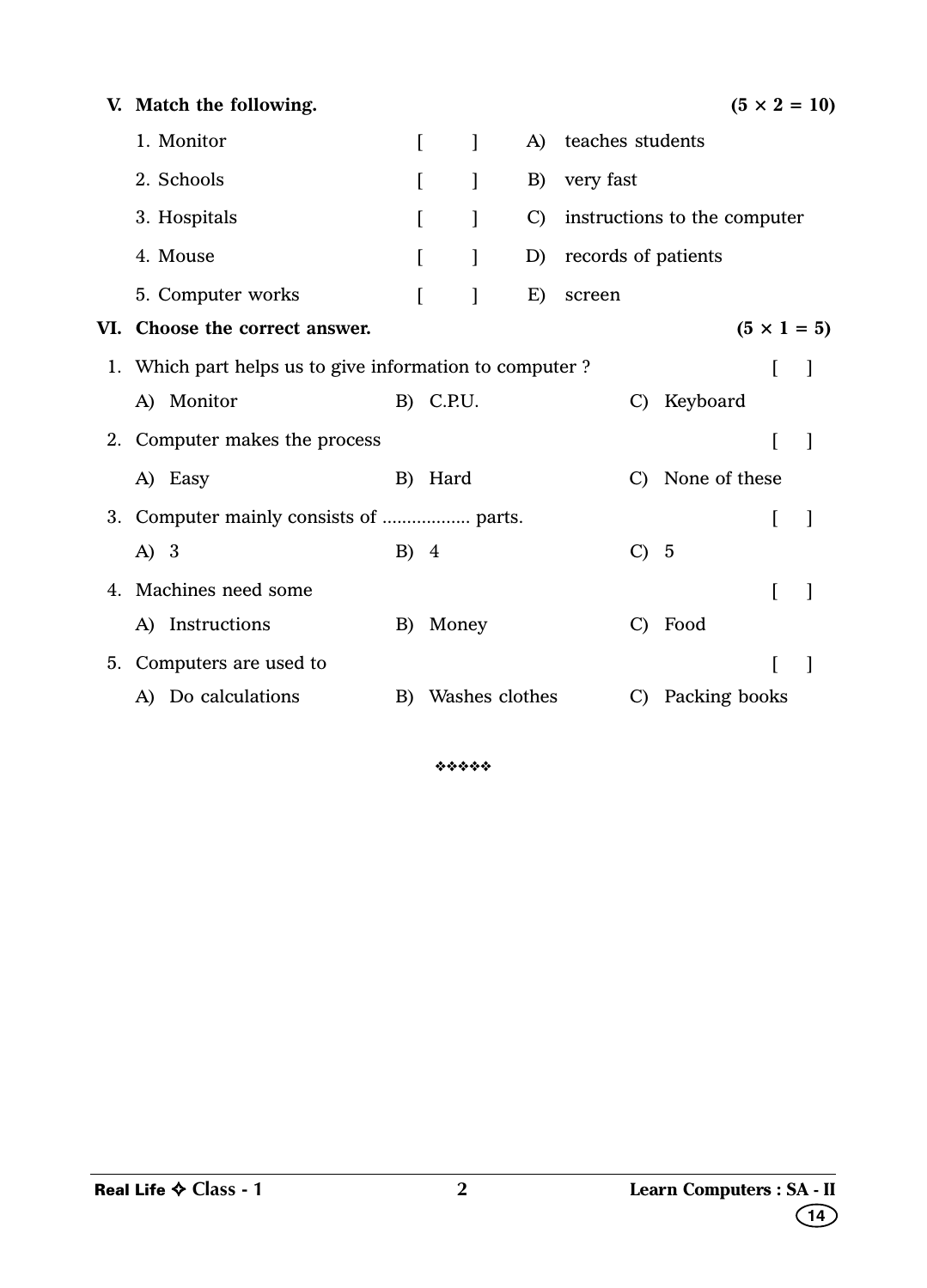| $\partial \mathbf{b}$ | $C-18$<br><b>Real Life</b><br><b>Learn Computers</b><br><b>Textbook</b> | <b>SUMMATIVE ASSESSMENT - III</b>                                                                  | $Class - 1:$  |                 |                                    |
|-----------------------|-------------------------------------------------------------------------|----------------------------------------------------------------------------------------------------|---------------|-----------------|------------------------------------|
|                       | Syllabus:<br>(Chapters 1 to 6)                                          | <b>REAL LIFE LEARN COMPUTERS</b>                                                                   |               |                 | 50                                 |
|                       | (Pg. No.s: 5-33)                                                        | Time: $2\frac{1}{2}$ Hours                                                                         |               | Max. Marks: 50  |                                    |
|                       | <b>Name:</b>                                                            |                                                                                                    | <b>Class:</b> | <b>Section:</b> | <b>Roll No.</b>                    |
|                       | 1. What is Abacus?                                                      | I. Answer the following questions.                                                                 |               |                 | $(5 \times 3 = 15)$                |
|                       | 2. What is a work space?                                                |                                                                                                    |               |                 |                                    |
|                       |                                                                         | 3. What is output device and give examples ?                                                       |               |                 |                                    |
|                       |                                                                         | 4. Write any three uses of computer.                                                               |               |                 |                                    |
|                       | 5. Expand U.P.S. and C.P.U.                                             |                                                                                                    |               |                 |                                    |
| Н.                    | Fill in the blanks:                                                     |                                                                                                    |               |                 | $(5 \times 1 = 5)$                 |
|                       |                                                                         | 1. Virus is a destructive                                                                          |               |                 |                                    |
|                       |                                                                         |                                                                                                    |               |                 |                                    |
|                       |                                                                         |                                                                                                    |               |                 |                                    |
|                       |                                                                         |                                                                                                    |               |                 |                                    |
|                       |                                                                         | 5. Light Pen looks like a                                                                          |               |                 |                                    |
|                       |                                                                         | III. Put a $\lceil \sqrt{\ } \rceil$ for correct one and $\lceil \sqrt{\ } \rceil$ for wrong one : |               |                 | $(5 \times 1 = 5)$                 |
|                       |                                                                         | 1. Joystick is an input device.                                                                    |               |                 |                                    |
|                       |                                                                         | 2. Computers are used almost everywhere.                                                           |               |                 |                                    |
|                       |                                                                         | 3. Eraser is used to draw pictures.                                                                |               |                 |                                    |
|                       |                                                                         | 4. Laptop is a portable computer.                                                                  |               |                 |                                    |
|                       |                                                                         | 5. File, Edit, Image and Help are tools.                                                           |               |                 |                                    |
|                       | IV. Write the missing letters.                                          |                                                                                                    |               |                 | $(5 \times 2 = 10)$                |
|                       | 1. $P_NDR_V$                                                            |                                                                                                    |               |                 |                                    |
|                       | 2. F _ O P _ Y                                                          |                                                                                                    |               |                 |                                    |
|                       | 3. $G_A_H_C$                                                            |                                                                                                    |               |                 |                                    |
|                       | 4. $Q$ $E$ $E$                                                          |                                                                                                    |               |                 |                                    |
|                       | 5. J $YST$ $CK$                                                         |                                                                                                    |               |                 |                                    |
|                       | Real Life ♦ Class - 1                                                   |                                                                                                    | 1             |                 | Learn Computers : SA - III<br>[15] |

 $\frac{1}{1}$ 

 $\mathbf{I}$  $\overline{\phantom{a}}$  $\overline{\phantom{a}}$  $\overline{\phantom{a}}$